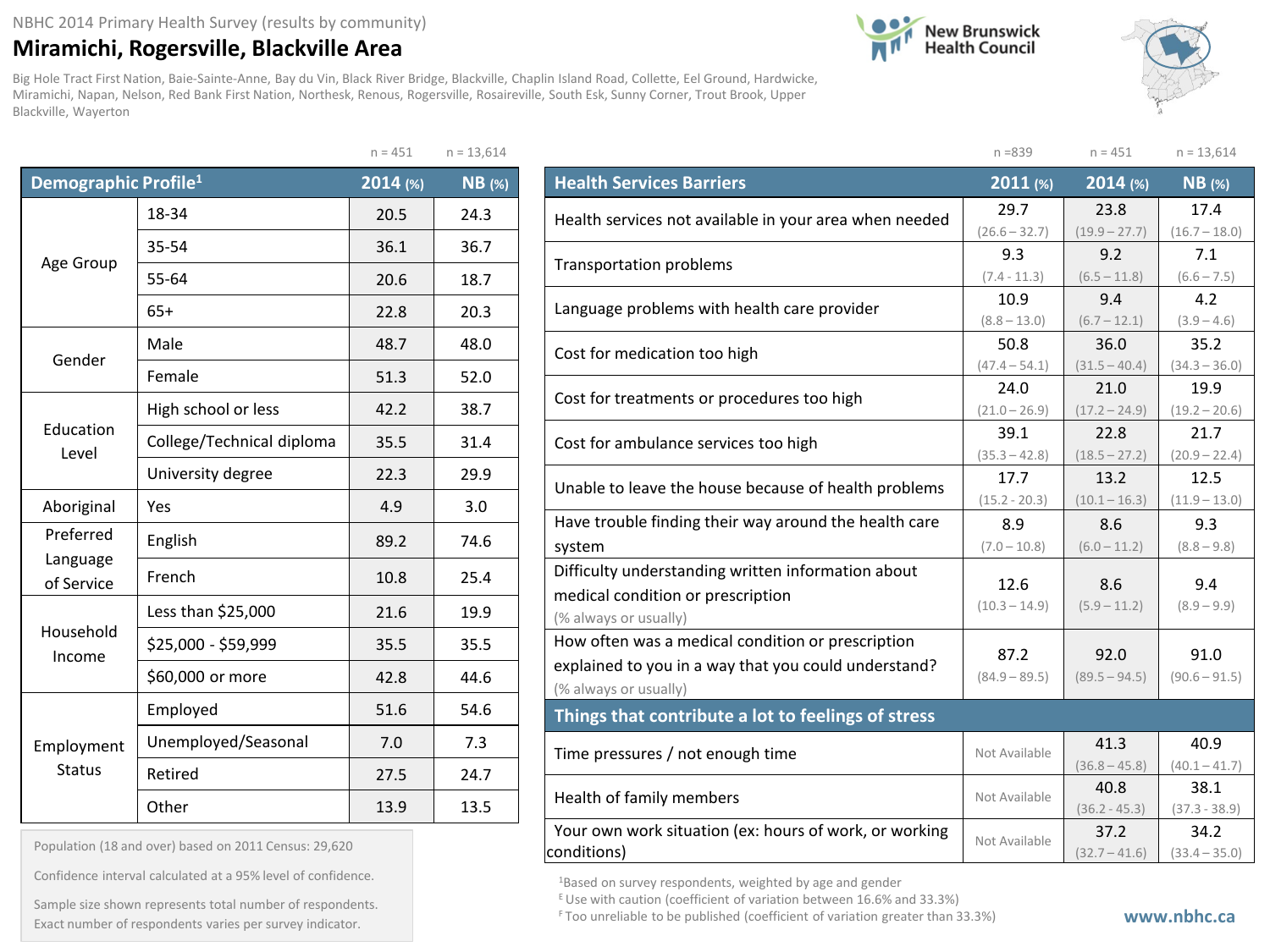## **Miramichi, Rogersville, Blackville Area**

 $\uparrow$  = Higher than 2011 results

 $\blacklozenge$  = Lower than 2011 results

 $n = 839$   $n = 451$   $n = 451$   $n = 13,614$ 

|                                                  | $n = 839$               | $n = 451$               | $n = 13,614$            |
|--------------------------------------------------|-------------------------|-------------------------|-------------------------|
| <b>Health Profile</b>                            | 2011 (%)                | 2014 (%)                | $NB$ (%)                |
| Self-rated Health (% very good or excellent)     | 52.5                    | 46.6                    | 50.5                    |
|                                                  | $(49.1 - 55.9)$         | $(42.1 - 51.2)$         | $(49.6 - 51.3)$         |
| Self-rated mental or emotional health            | Not Available           | 62.9                    | 65.4                    |
| (% very good or excellent)                       |                         | $(58.5 - 67.4)$         | $(64.6 - 66.2)$         |
| "My health largely depends on how well I take    | 52.2                    | 52.3                    | 55.2                    |
| care of myself" (% strongly agree)               | $(48.8 - 55.6)$         | $(47.7 - 56.9)$         | $(54.4 - 56.0)$         |
| Number of prescription medications taken on a    | 10.5                    | 15.9                    | 15.2                    |
| regular basis <sup>3</sup> (%6 or more)          | $(8.0 - 13.0)$          | $(11.8 - 20.0)$         | $(14.5 - 15.9)$         |
| Discuss regularly with a health professional on  |                         |                         |                         |
| improving health or preventing illness           | 33.8<br>$(30.5 - 37.1)$ | 27.8<br>$(23.6 - 31.9)$ | 25.4<br>$(24.7 - 26.1)$ |
| (% always or usually)                            |                         |                         |                         |
| How long have you been seeing the same family    | 85.4                    | 83.2                    | 73.0                    |
| doctor? (% 5 years or more)                      | $(83.0 - 87.8)$         | $(79.7 - 86.8)$         | $(72.2 - 73.7)$         |
| Are you limited in doing activities because of a |                         |                         |                         |
| physical or mental condition, or a health        | Not<br>Available        | 27.3                    | 22.1                    |
| problem? (% yes)                                 |                         | $(23.2 - 31.4)$         | $(21.4 - 22.8)$         |
| <b>Memory Loss</b>                               |                         |                         |                         |
| Someone in household has a memory problem        | Not                     | 9.5                     | 9.9                     |
|                                                  | Available               | $(6.8 - 12.2)$          | $(9.4 - 10.4)$          |
| that interferes with day to day function         | Not                     | 5.0 <sup>E</sup>        | 3.9                     |
|                                                  | Available               | $(3.0 - 7.0)$           | $(3.6 - 4.2)$           |
| <b>Health Behaviours</b>                         |                         |                         |                         |
| Eating fruits and vegetables                     | Not Available           | 45.1                    | 50.4                    |
| (% 5 portions or more a day)                     |                         | $(40.6 - 49.7)$         | $(49.5 - 51.2)$         |
| Moderate or vigorous physical activity           | Not Available           | 45.2                    | 49.0                    |
| (% at least 2 1/2 hours a week)                  |                         | $(40.7 - 49.8)$         | $(48.1 - 49.8)$         |
| Current smoker                                   | Not Available           | 21.7                    | 19.2                    |
| (% daily or occasional)                          |                         | $(17.9 - 25.5)$         | $(18.5 - 19.8)$         |
| Unhealthy weight                                 | Not Available           | 31.9                    | 30.8                    |
| (% obese)                                        |                         | $(27.6 - 36.3)$         | $(30.0 - 31.6)$         |

| <b>Chronic Health</b><br>Conditions <sup>1</sup> | $2011$ (%)              | $2014$ (%)                        | $2014^2$ (#) | <b>NB</b> (%)           |
|--------------------------------------------------|-------------------------|-----------------------------------|--------------|-------------------------|
| One or more chronic                              | 60.3                    | 66.7                              | 19,745       | 61.6                    |
| health conditions <sup>3</sup>                   | $(57.0 - 63.6)$         | $(62.3 - 71.0)$                   |              | $(60.8 - 62.4)$         |
| High blood pressure                              | 27.5<br>$(24.5 - 30.5)$ | 30.0<br>$(25.8 - 34.2)$           | 8,874        | 27.0<br>$(26.2 - 27.7)$ |
| Gastric Reflux (GERD)                            | 18.3                    | 21.8                              | 6,464        | 16.4                    |
|                                                  | $(15.7 - 20.8)$         | $(18.0 - 25.6)$                   |              | $(15.8 - 17.0)$         |
| Arthritis                                        | 16.4<br>$(13.9 - 18.9)$ | 20.6<br>$(16.9 - 24.3)$           | 6,097        | 17.4<br>$(16.8 - 18.0)$ |
|                                                  | 14.0                    | 17.7                              |              | 14.0                    |
| Chronic pain                                     | $(11.7 - 16.4)$         | $(14.2 - 21.2)$                   | 5,255        | $(13.5 - 14.6)$         |
| Depression                                       | 12.9                    | 16.4                              | 4,854        | 14.9                    |
|                                                  | $(10.6 - 15.1)$         | $(13.0 - 19.8)$                   |              | $(14.3 - 15.5)$         |
| Asthma                                           | 9.7                     | 12.5                              | 3,704        | 11.8                    |
|                                                  | $(7.7 - 11.7)$          | $(9.5 - 15.5)$                    |              | $(11.3 - 12.4)$         |
| <b>Diabetes</b>                                  | 10.1<br>$(8.1 - 12.2)$  | 11.3<br>$(8.4 - 14.2)$            | 3,357        | 10.7<br>$(10.1 - 11.2)$ |
| Heart disease                                    | 8.3                     | 8.9                               | 2,622        | 8.3                     |
|                                                  | $(6.5 - 10.2)$          | $(6.2 - 11.5)$                    |              | $(7.9 - 8.8)$           |
| Cancer                                           | 7.2                     | 8.3                               | 2,462        | 8.3                     |
|                                                  | $(5.4 - 8.9)$           | $(5.8 - 10.8)$                    |              | $(7.8 - 8.7)$           |
| Stroke                                           | 2.7<br>$(1.6 - 3.7)$    | 5.8 <sup>E</sup><br>$(3.7 - 8.0)$ | 1,725        | 2.5<br>$(2.2 - 2.8)$    |
|                                                  | 2.8                     | 4.2 <sup>E</sup>                  |              | 3.0                     |
| Emphysema or COPD                                | $(1.7 - 3.9)$           | $(2.4 - 6.1)$                     | 1,253        | $(2.7 - 3.3)$           |
| Mood disorder other                              | 2.4                     | 3.5 <sup>E</sup>                  | 1,036        | 3.0                     |
| than depression                                  | $(1.4 - 3.5)$           | $(1.8 - 5.2)$                     |              | $(2.7 - 3.2)$           |

Confidence interval calculated at a 95% level of confidence.

Symbols  $\bigwedge$  and  $\bigvee$  indicate a statistically significant difference at the 95% level of confidence.

Sample size shown represents total number of respondents. Exact number of respondents varies per survey indicator.

<sup>1</sup> Self-reported based on survey respondents

<sup>2</sup> Estimated number of citizens who have the selected chronic health condition

<sup>3</sup> Among the twelve chronic health conditions listed in table located at the right of this page.

 $E$  Use with caution (coefficient of variation between 16.6% and 33.3%)

F Too unreliable to be published (coefficient of variation greater than 33.3%)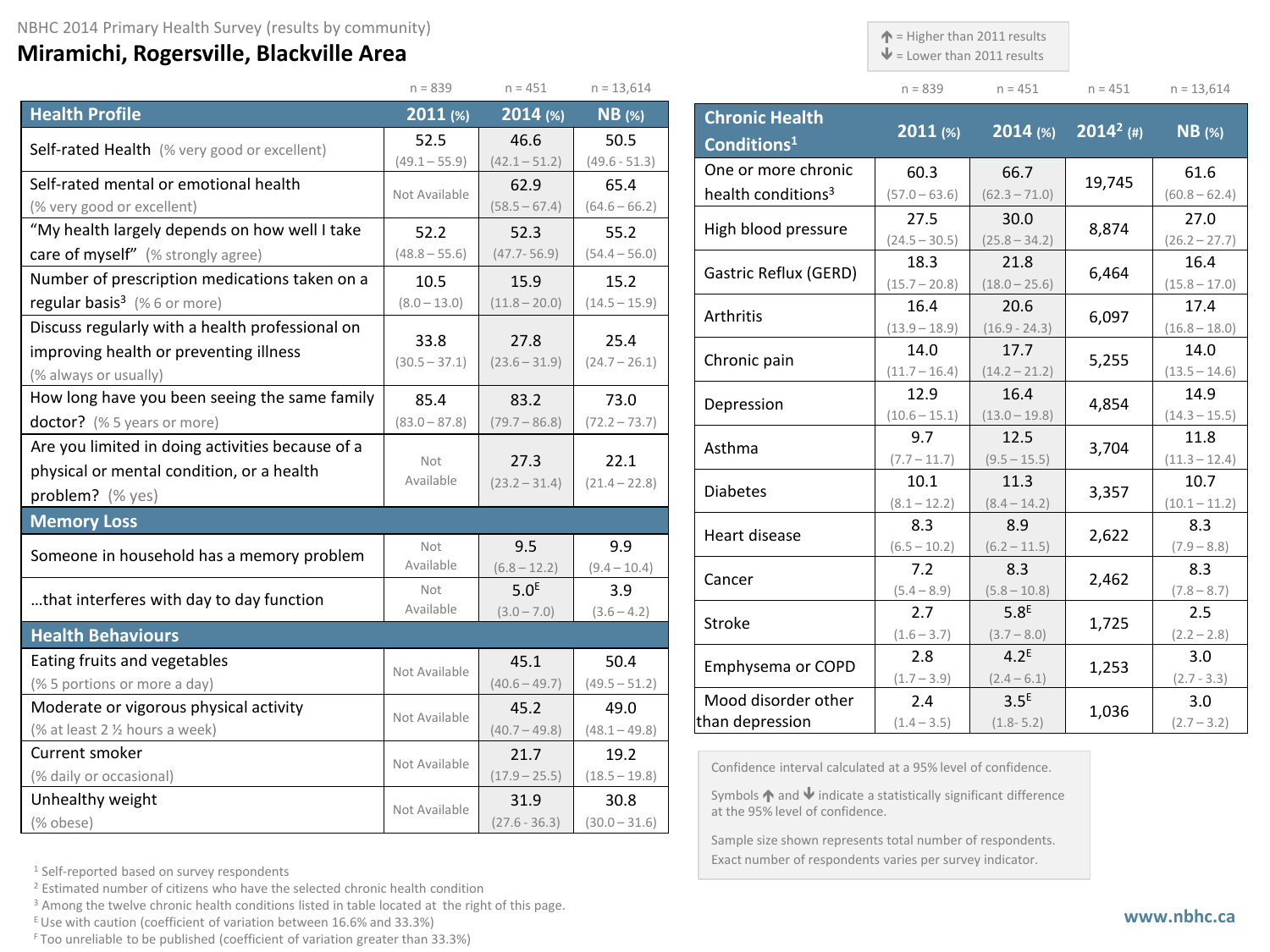|       | NBHC 2014 Primary Health Survey (results by community)<br>Miramichi, Rogersville, Blackville Area                                                                                         |                             | $B =$ Better than 2011 results<br>$W =$ Worse than 2011 results |                                      |                   |                         |
|-------|-------------------------------------------------------------------------------------------------------------------------------------------------------------------------------------------|-----------------------------|-----------------------------------------------------------------|--------------------------------------|-------------------|-------------------------|
|       |                                                                                                                                                                                           |                             | $n = 839$                                                       | $n = 451$                            | 1 to 33           | $n=13,614$              |
|       | <b>Primary Health Indicator</b>                                                                                                                                                           |                             | 2011                                                            | 2014                                 | Rank <sup>2</sup> | <b>NB</b>               |
|       | <b>Accessibility</b><br>The ability of patients/clients to obtain care/service at the right place and the right time, based on respective needs, in the official language of their choice |                             |                                                                 |                                      |                   |                         |
| $A-1$ | Has a personal family doctor (% yes)                                                                                                                                                      |                             | 94.4<br>$(92.8 - 96.0)$                                         | 93.4<br>$(91.1 - 95.7)$              | 17                | 92.1<br>$(91.7 - 92.5)$ |
| $A-2$ | Calling family doctor's office during regular practice hours (% very easy or somewhat easy)                                                                                               |                             | 77.2<br>$(74.3 - 80.1)$                                         | 79.9<br>$(76.1 - 83.7)$              | 12                | 78.3<br>$(77.6 - 79.0)$ |
| $A-3$ | Family doctor has extended office hours (after 5pm or on weekends) (% yes)                                                                                                                |                             | Not available                                                   | 18.7<br>$(15.0 - 22.4)$              | 10                | 16.2<br>$(15.6 - 16.8)$ |
| $A-4$ | Family doctor has an after-hour arrangement when office is closed (% yes)                                                                                                                 |                             | 23.1<br>$(20.2 - 26.0)$                                         | 21.2<br>$(17.3 - 25.1)$              | 9                 | 18.2<br>$(17.5 - 18.9)$ |
| $A-5$ |                                                                                                                                                                                           | (% on same day or next day) | 34.7<br>$(31.4 - 38.0)$                                         | 31.0<br>$(26.5 - 35.5)$              | 17                | 30.1<br>$(29.3 - 30.9)$ |
|       | How quickly appointment can be made with family doctor<br>(% within 5 days)                                                                                                               |                             | 65.4<br>$(62.0 - 68.7)$                                         | 61.8<br>$(57.1 - 66.5)$              | 16                | 60.3<br>$(59.4 - 61.2)$ |
| $A-6$ | Nurse working with family doctor who is regularly involved in health care $(\%$ yes)                                                                                                      |                             | 17.9<br>$(15.3 - 20.5)$                                         | 21.6<br>$(17.6 - 25.5)$              | 27                | 27.5<br>$(26.7 - 28.3)$ |
| $A-7$ | Has access to a <b>primary health team</b> <sup>3</sup> (% yes)                                                                                                                           |                             | 23.9<br>$(21.0 - 26.8)$                                         | 21.6<br>$(17.8 - 25.4)$              | 28                | 28.5<br>$(27.8 - 29.2)$ |
| $A-8$ | Wait time at the hospital emergency department (% less than 4 hours)                                                                                                                      |                             | 77.7<br>$(73.4 - 82.0)$                                         | 72.5<br>$(65.8 - 79.2)$              | 17                | 73.9<br>$(72.7 - 75.1)$ |
|       | How often citizens received the health care service they needed in the                                                                                                                    | English $4$                 | 95.5<br>$(94.0 - 97.0)$                                         | 95.7<br>$(93.7 - 97.7)$              |                   | 95.2<br>$(94.8 - 95.6)$ |
| $A-9$ | official language of their choice<br>(% who always received service in language of preference)                                                                                            | French <sup>4</sup>         | 43.5<br>$(31.2 - 55.8)$                                         | 36.2 <sup>E</sup><br>$(22.3 - 50.1)$ |                   | 72.6<br>$(71.0 - 74.2)$ |

 $2$  Indicator rank across 33 communities, from best (1) to worst (33)

<sup>3</sup> Primary health team: Has access to a family doctor and has access to either a nurse practitioner or a nurse or other health professionals at their family doctor's office

<sup>4</sup> Preferred language of service as indicated by respondent in the survey  $E$ <sup>E</sup> Use with caution (coefficient of variation between 16.7% and 33.3%)

Confidence interval calculated at a 95% level of confidence.

Symbols **B** and **W** indicate a statistically significant difference at the 95% level of confidence.

Sample size shown represents total number of respondents. Exact number of respondents varies per survey indicator.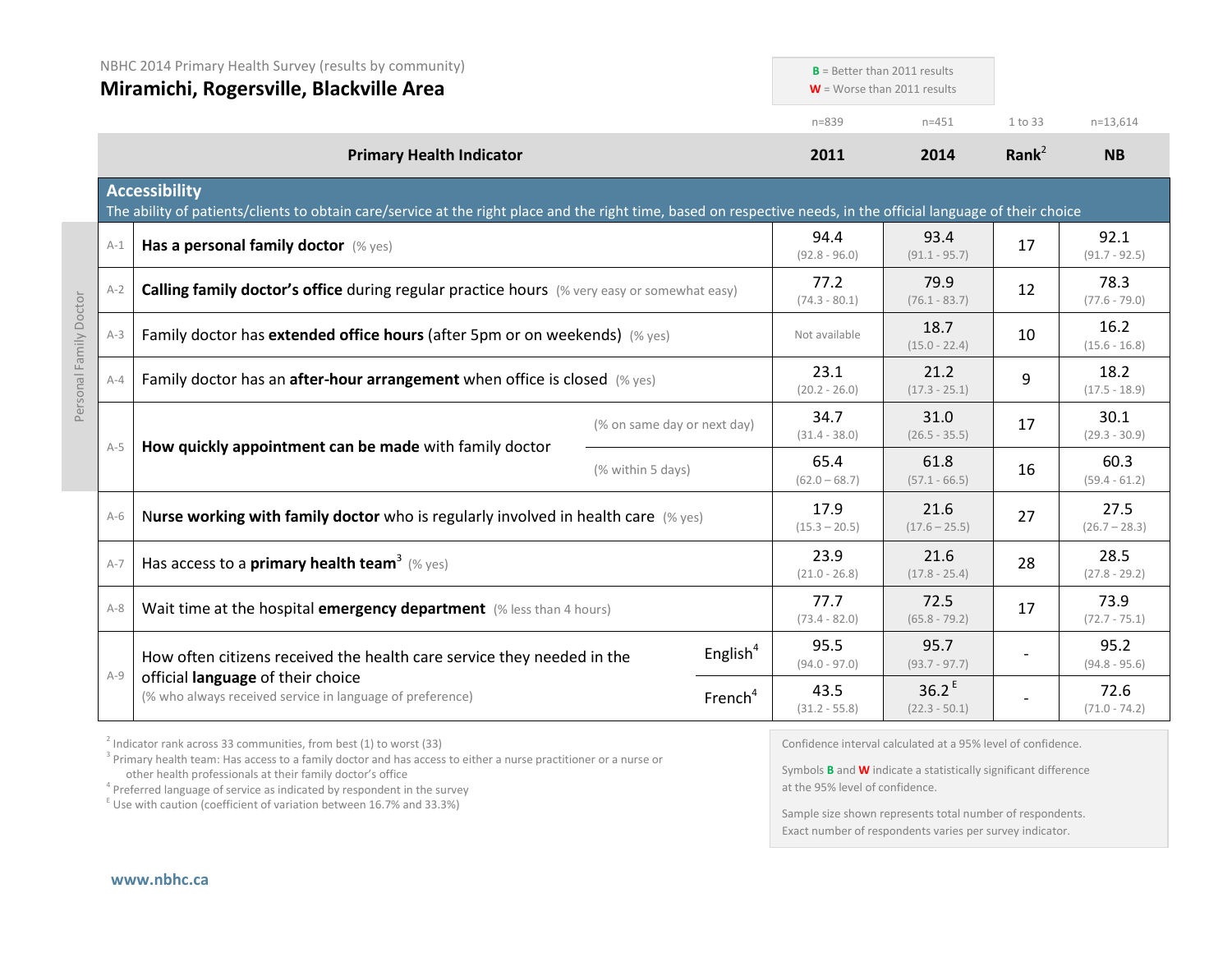| NBHC 2014 Primary Health Survey (results by community)<br>Miramichi, Rogersville, Blackville Area |                                                                                                                                                                                                                       | $B =$ Better than 2011 results<br>$W =$ Worse than 2011 results |                         |                   |                            |
|---------------------------------------------------------------------------------------------------|-----------------------------------------------------------------------------------------------------------------------------------------------------------------------------------------------------------------------|-----------------------------------------------------------------|-------------------------|-------------------|----------------------------|
|                                                                                                   |                                                                                                                                                                                                                       | $n = 839$                                                       | $n = 451$               | 1 to 33           | $n=13,614$                 |
|                                                                                                   | <b>Primary Health Indicator</b>                                                                                                                                                                                       | 2011                                                            | 2014                    | Rank <sup>2</sup> | <b>NB</b>                  |
|                                                                                                   | <b>Appropriateness</b><br>Care/service provided is relevant to the patients'/clients' needs and based on established standards                                                                                        |                                                                 |                         |                   |                            |
| $Q-1$                                                                                             | Adults 65 and over who received their flu shot in the last year $(\%$ yes)                                                                                                                                            | Not available                                                   | 72.8<br>$(63.3 - 82.3)$ | 13                | 70.6<br>$(69.2 - 72.0)$    |
| $Q - 2$                                                                                           | Adults with one or more of four select chronic health conditions <sup>5</sup> who had<br><b>measurements for blood pressure</b> in the past 12 months (% yes)                                                         | 96.4<br>$(94.3 - 98.4)$                                         | 96.2<br>$(93.3 - 99.1)$ | 4                 | 91.3<br>$(90.6 - 92.0)$    |
| $Q-3$                                                                                             | Adults with one or more of four select chronic health conditions <sup>5</sup> who had<br><b>measurements for cholesterol</b> in the past 12 months $(\%$ yes)                                                         | 81.3<br>$(77.0 - 85.5)$                                         | 74.0<br>$(67.2 - 80.8)$ | 23                | 76.3<br>$(75.2 - 77.4)$    |
| $Q-4$                                                                                             | Adults with one or more of four select chronic health conditions <sup>5</sup> who had<br><b>measurements for blood sugar in the past 12 months</b> (% yes)                                                            | 80.4<br>$(76.1 - 84.8)$                                         | 78.9<br>$(72.7 - 85.1)$ | 9                 | 73.9<br>$(72.8 - 75.0)$    |
| $Q-5$                                                                                             | Adults with one or more of four select chronic health conditions <sup>5</sup> who had<br><b>measurements for body weight</b> in the past 12 months $(\%$ yes)                                                         | 66.2<br>$(61.1 - 71.3)$                                         | 68.2<br>$(61.2 - 75.2)$ | 5                 | 59.3<br>$(58.0 - 60.6)$    |
| $Q-6$                                                                                             | How often family doctor helps citizens coordinate the care from other health care<br>providers and places (% always)                                                                                                  | 68.2<br>$(64.1 - 72.3)$                                         | 65.6<br>$(59.7 - 71.5)$ | 29                | 70.7<br>$(69.7 - 71.7)$    |
|                                                                                                   | <b>Effectiveness</b>                                                                                                                                                                                                  |                                                                 |                         |                   |                            |
| $Q - 7$                                                                                           | Care/service, intervention or action achieves the desired results<br>Citizens with a chronic health condition <sup>7</sup> who are confident in controlling and managing<br>their health condition (% very confident) | 34.0<br>$(30.1 - 37.8)$                                         | 37.4<br>$(32.0 - 42.8)$ | 29                | 42.2<br>$(41.2 - 43.2)$    |
| <b>Safety</b>                                                                                     | Potential risks of an intervention or the environment are avoided or minimized                                                                                                                                        |                                                                 |                         |                   |                            |
| $Q - 8$                                                                                           | Citizens with a chronic health condition <sup>7</sup> who know what each of their prescribed<br>medications do (% strongly agree)                                                                                     | 44.7<br>$(40.3 - 49.1)$                                         | 46.3<br>$(40.3 - 52.3)$ | 18                | 47.7<br>$(46.6 - 48.8)$    |
| $Q-9$                                                                                             | Was harmed due to a medical error or mistake as a result of health care services<br>received in the last 12 months (excluding hospital stay) (% yes)                                                                  | $1.9^{E,6}$<br>$(1.0 - 2.9)$                                    | F                       |                   | $2.7^{6}$<br>$(2.4 - 3.0)$ |

 $^2$  Indicator rank across 33 communities, from best (1) to worst (33)<br>  $^5$  Self-reported by respondent: Diabetes, heart disease, stroke or high blood pressure

<sup>6</sup> For this type of indicator, a "better" result is achieved when the indicator has a "lower" value

<sup>7</sup> Self-reported by respondent: Arthritis, asthma, cancer, chronic pain, depression, diabetes, emphysema or COPD,

gastric reflux (GERD), heart disease, high blood pressure or hypertension, mood disorder other than depression, or stroke E Use with caution (coefficient of variation between 16.7% and 33.3%)

<sup>F</sup> Too unreliable to be published (coefficient of variation greater than 33.3%)

Confidence interval calculated at a 95% level of confidence.

Symbols **B** and **W** indicate a statistically significant difference at the 95% level of confidence.

Sample size shown represents total number of respondents. Exact number of respondents varies per survey indicator.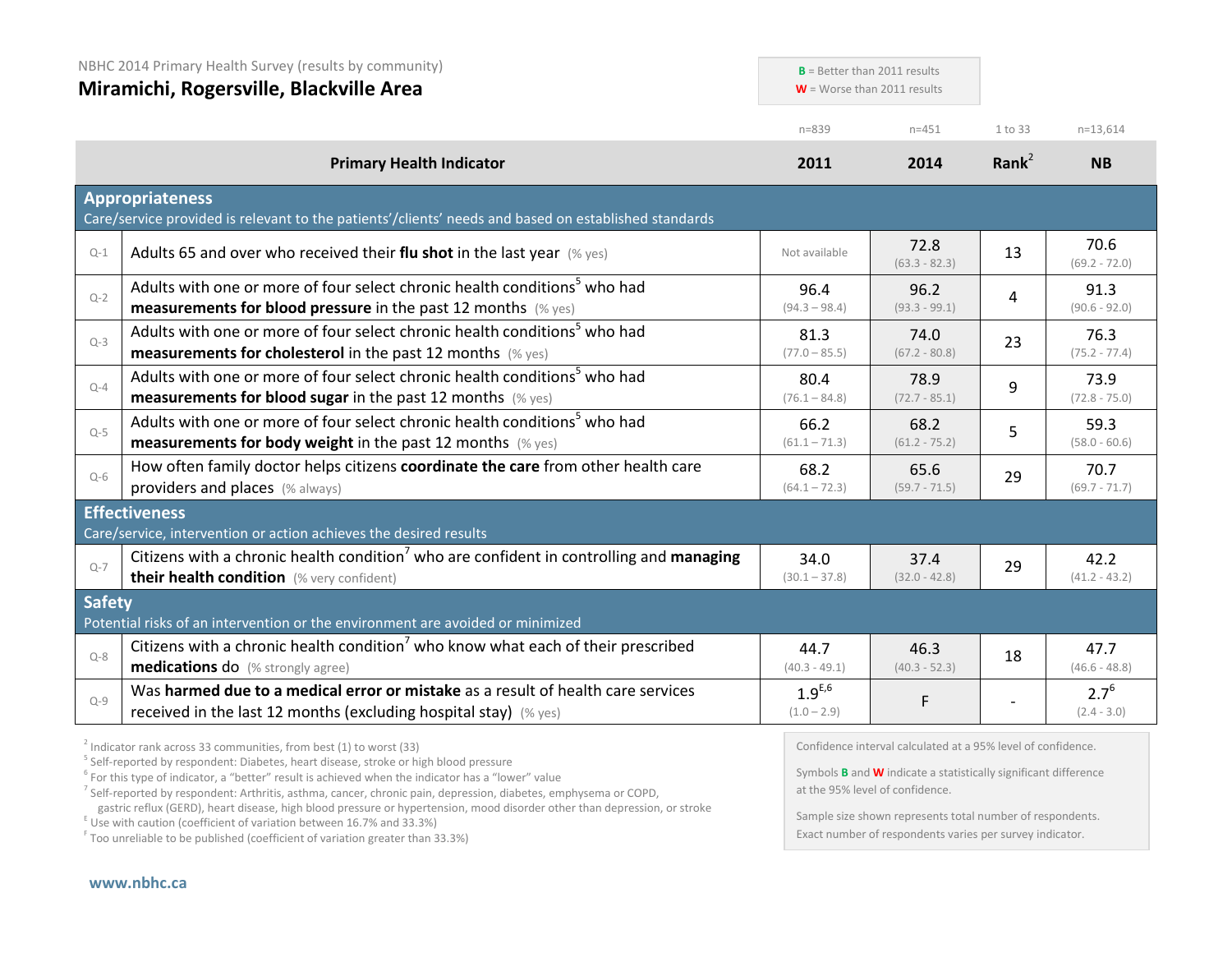|          | NBHC 2014 Primary Health Survey (results by community)<br>Miramichi, Rogersville, Blackville Area                          |                             | $B$ = Better than 2011 results<br>$W =$ Worse than 2011 results |          |                               |
|----------|----------------------------------------------------------------------------------------------------------------------------|-----------------------------|-----------------------------------------------------------------|----------|-------------------------------|
|          |                                                                                                                            | $n = 839$                   | $n = 451$                                                       | 1 to 33  | $n=13.614$                    |
|          | <b>Primary Health Indicator</b>                                                                                            | 2011                        | 2014                                                            | Rank $2$ | <b>NB</b>                     |
|          | <b>Efficiency</b><br>Achieving the desired results with the most cost-effective use of resources                           |                             |                                                                 |          |                               |
| $Q - 10$ | Model of care used most often when sick or in need of care from a health professional<br>(% hospital emergency department) | $8.6^{6}$<br>$(6.7 - 10.5)$ | $8.4^{6}$<br>$(5.8 - 11.0)$                                     | 12       | $11.5^{6}$<br>$(11.0 - 12.0)$ |
| $Q-11$   | Has used Tele-Care or other telephone information lines in the last 12 months $(\%$ yes)                                   | 8.0<br>$(6.2 - 9.8)$        | 7.0 <sup>E</sup><br>$(4.7 - 9.3)$                               | 13       | 7.4<br>$(7.0 - 7.8)$          |
|          | <b>Use of services</b><br>Using primary health services in the last 12 months                                              |                             |                                                                 |          |                               |
| $U-1$    | Visited a personal family doctor (% yes)                                                                                   | 80.0<br>$(77.3 - 82.7)$     | 83.4<br>$(80.0 - 86.8)$                                         | 12       | 80.3<br>$(79.6 - 81.0)$       |
| $U-2$    | Visited a hospital emergency department (% yes)                                                                            | 45.2<br>$(41.8 - 48.6)$     | 39.8<br>$(35.3 - 44.3)$                                         | 22       | 41.3<br>$(40.5 - 42.1)$       |
| $U-3$    | Visited a specialist (% yes)                                                                                               | Not available               | 56.8<br>$(52.3 - 61.3)$                                         | 13       | 56.4<br>$(55.6 - 57.2)$       |
| $U-4$    | Visited an after-hours clinic or a walk-in clinic (% yes)                                                                  | 28.4<br>$(25.3 - 31.5)$     | 27.8<br>$(23.7 - 31.9)$                                         | 5        | 24.3<br>$(23.6 - 25.0)$       |
| $U-5$    | Visited an alternative practitioner (% yes)                                                                                | Not available               | 24.5<br>$(20.6 - 28.4)$                                         | 15       | 25.2<br>$(24.5 - 25.9)$       |
| $U-6$    | Visited a community health centre (% yes)                                                                                  | 6.3<br>$(4.7 - 7.9)$        | 5.6 <sup>E</sup><br>$(3.5 - 7.7)$                               | 22       | 6.9<br>$(6.5 - 7.3)$          |
| $U - 7$  | Used ambulance services (% yes)                                                                                            | 4.3<br>$(2.9 - 5.7)$        | 5.1 <sup>E</sup><br>$(3.1 - 7.1)$                               | 22       | 5.7<br>$(5.3 - 6.1)$          |
| $U-8$    | Visited a nurse practitioner (% yes)                                                                                       | 6.0<br>$(4.4 - 7.6)$        | 7.8<br>$(5.3 - 10.3)$                                           | 17       | 7.7<br>$(7.3 - 8.1)$          |
| $U-9$    | Visited a health professional at a <b>private clinic</b> (% yes)                                                           | Not available               | 24.9<br>$(20.9 - 28.9)$                                         | 12       | 23.7<br>$(23.0 - 24.4)$       |

<sup>2</sup> Indicator rank across 33 communities. Under "efficiency" the rank is from best (1) to worst (33). Under "use of services" the rank is from highest (1) to lowest (33).

<sup>6</sup> For this type of indicator, a "better" result is achieved when the indicator has a "lower" value  $E$ <sup>E</sup> Use with caution (coefficient of variation between 16.7% and 33.3%)

Confidence interval calculated at a 95% level of confidence.

Symbols **B** and **W** indicate a statistically significant difference at the 95% level of confidence.

Sample size shown represents total number of respondents. Exact number of respondents varies per survey indicator.